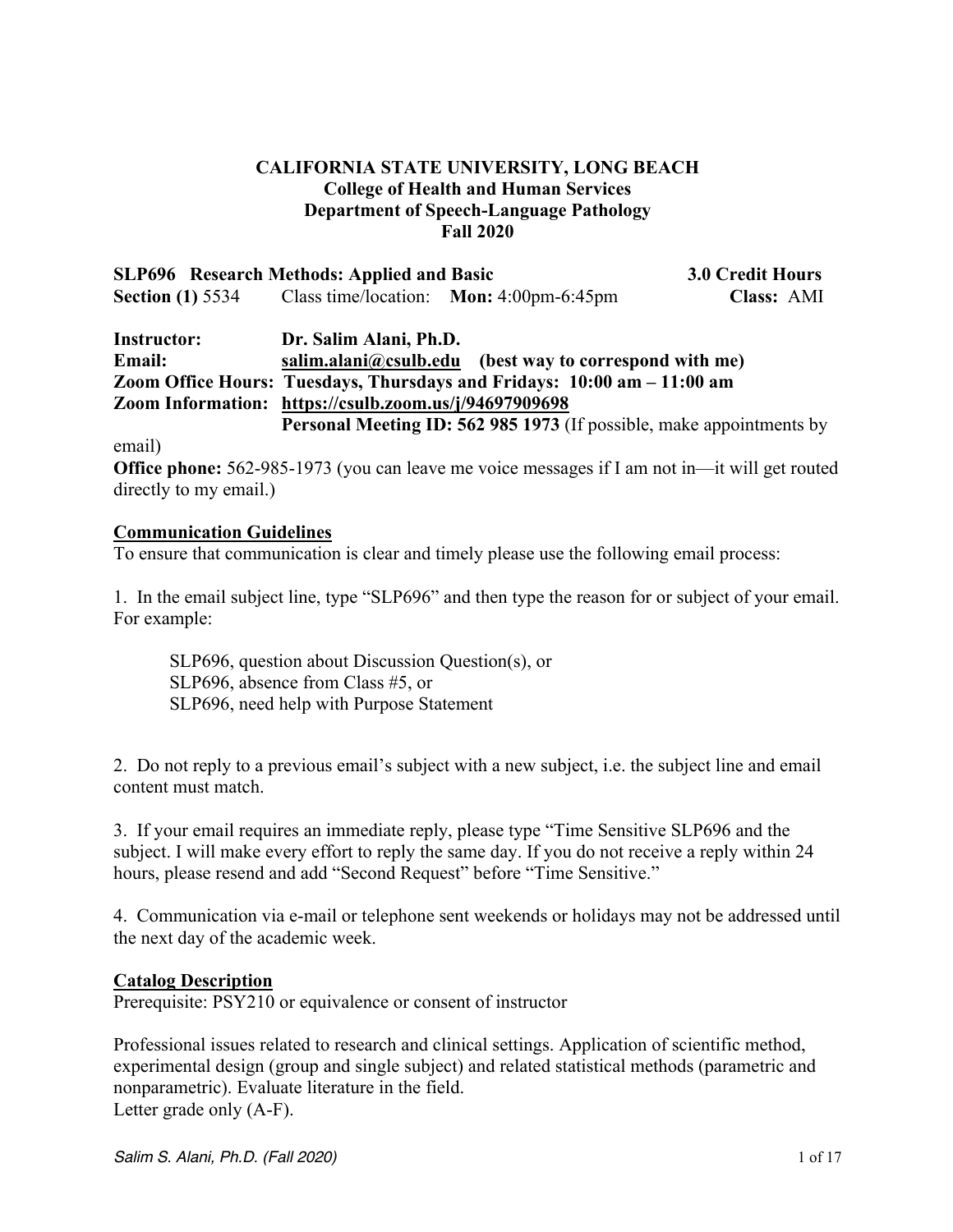## **Course Learning Objectives**

Upon successful completion of this course, students will be able to:

- 1. Identify steps in the research process for speech-language pathology and audiology;
- 2. Compare and contrast different types of research, such as qualitative and quantitative;
- 3. Identify a research problem, such as a gap in the literature.
- 4. Formulate research questions or hypotheses and purpose statements;
- 5. Conduct a literature search on a clinical topic of relevance to speech and language pathology by using library databases.
- 6. Evaluate descriptive and nonparametric and parametric statistics and results;
- 7. Recognize and discuss standards of ethical conduct in research with an emphasis on protection of human subjects, and appropriate attribution of ideas.

## **American Speech-Language-Hearing Assocation (ASHA) Council for Clinical Certification in Audiology and Speech-Language Pathology CFCC Standards**

This course covers the following ASHA CFCC standards. A description of these standards is located at https://www.asha.org/certification/2014-speech-language-pathology-certificationstandards/

- *Standard IV-E*
- *Standard IV-F*

#### **California Commission of Teacher Credentialing (CCTC) Standards**

This course addresses the CCTC Standards. A description of these standards is located at: http://www.sjsu.edu/gup/docs/assess\_report/CCTC-ASHACrosswalk.pdf

#### **ASHA/Council on Academic Accreditation (CAA) Student Learning Outcome Assessment Matrix**

This course addresses the following ASHA/CAA competencies, measured using the assessments indicated below. A description of these standards is located at: https://caa.asha.org/wpcontent/uploads/Accreditation-Standards-Documentation-Guidance.pdf

| CD696:                                       | <b>Course Requirements</b> |                |         |                   |             |  |  |  |  |
|----------------------------------------------|----------------------------|----------------|---------|-------------------|-------------|--|--|--|--|
|                                              | <b>CITI IRB</b>            | Research       | Quizzes | Chapter           | Preparation |  |  |  |  |
| <b>Research Methods: Applied and Basic</b>   | Training                   | Paper/Proposal |         | <b>Discussion</b> | /In-Class   |  |  |  |  |
|                                              |                            |                |         | Questions         | Activities  |  |  |  |  |
|                                              |                            |                |         |                   |             |  |  |  |  |
| The student will:                            |                            |                |         |                   |             |  |  |  |  |
|                                              |                            |                |         |                   |             |  |  |  |  |
| 3.1.1 B – Professional Practice Competencies |                            |                |         |                   |             |  |  |  |  |
|                                              |                            |                |         |                   |             |  |  |  |  |
| <b>Effective Communication Skills</b>        |                            |                |         |                   |             |  |  |  |  |
|                                              |                            | X              | X       | X                 | X           |  |  |  |  |
| Use all forms of expressive                  |                            |                |         |                   |             |  |  |  |  |
| communication—including written, spoken,     |                            |                |         |                   |             |  |  |  |  |
| and nonverbal communication-with             |                            |                |         |                   |             |  |  |  |  |
| individuals served, family members,          |                            |                |         |                   |             |  |  |  |  |
| caregivers, and any others involved in the   |                            |                |         |                   |             |  |  |  |  |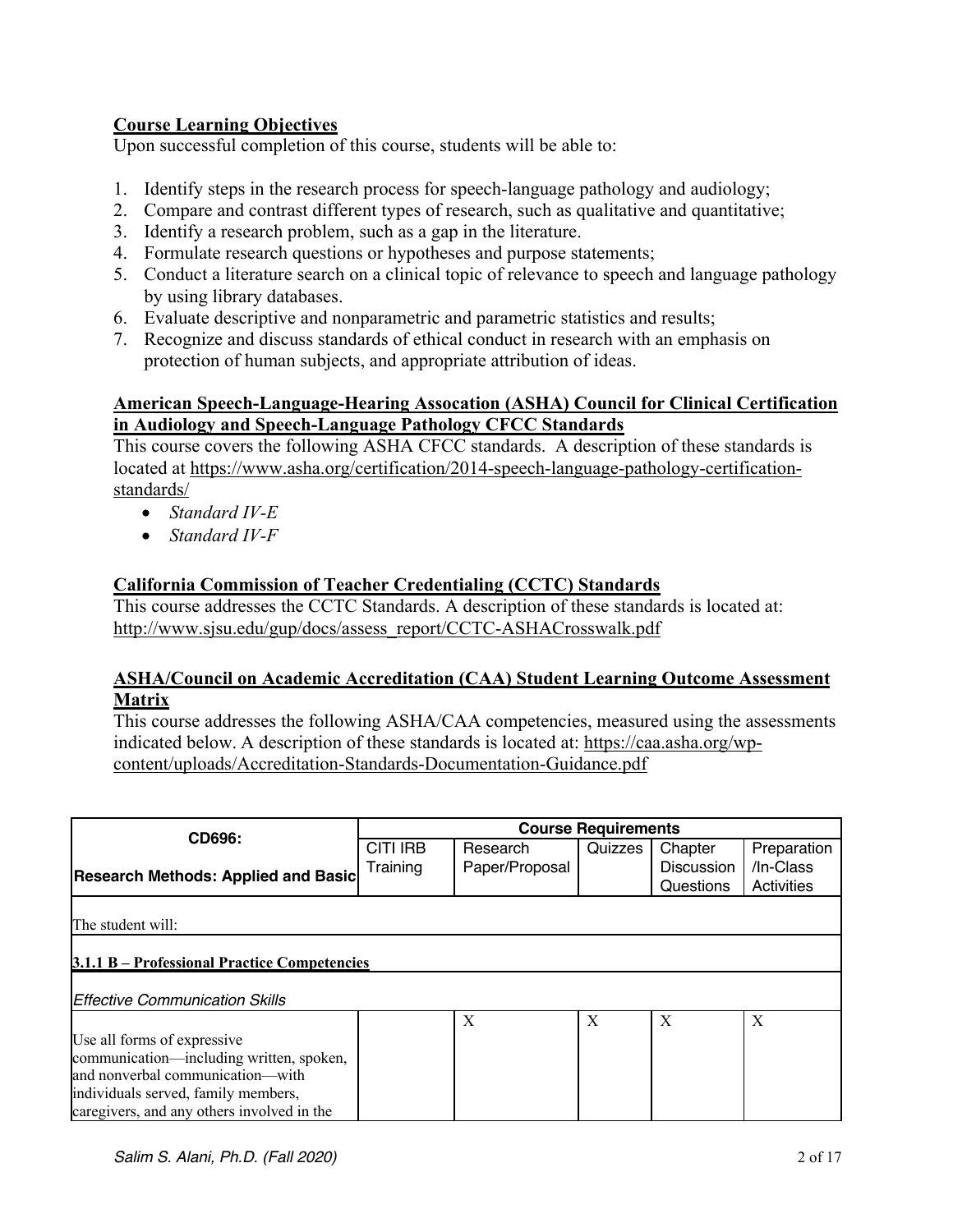| interaction to ensure the highest quality of<br>care that is delivered in a culturally<br>competent manner                                                                                                                                           |   |   |   |   |
|------------------------------------------------------------------------------------------------------------------------------------------------------------------------------------------------------------------------------------------------------|---|---|---|---|
| Communicate—with patients, families,<br>communities, and interprofessional team<br>colleagues and other professionals caring for<br>individuals in a responsive and responsible<br>manner that supports a team approach to<br>maximize care outcomes |   | X |   |   |
| Evidenced-Based Practice                                                                                                                                                                                                                             |   |   |   |   |
| Access sources of information to support<br>clinical decisions regarding assessment and<br>intervention/management                                                                                                                                   | X | X |   | X |
| Critically evaluate information sources and<br>applies that information to appropriate<br>populations                                                                                                                                                |   | X |   | X |
| 3.1.6 B General Knowledge and Skills Applicable to Professional Practice                                                                                                                                                                             |   |   |   |   |
| Ethical conduct                                                                                                                                                                                                                                      |   |   |   |   |
| Integrate and application of knowledge of the<br>interdependence of speech, language, and<br>hearing science                                                                                                                                         | X | X | X |   |
| Demonstrate professionalism behavior in<br>keeping with the expectations for a speech-<br>language pathologist                                                                                                                                       | X | X |   |   |

## **Course Format**

The class is designed to emphasize lecture and small and large group discussions. Multimedia such as PowerPoints will be used. In-class assignments and group activities will be done via Zoom's breakout room function. Students will log into each class session via a Zoom link posted by the instructor to the News section of BeachBoard.

## **Required Text**

Irwin, D., Lass, N. J., Pannbacker, M., Koay, M. E. T., & Whited, J. S. (2020). *Clinical research methods in speech-language pathology and audiology.* (3rd ed.). San Diego, CA: Plural Publishing, Inc.

## **Technology Requirments**

Students will need to have use and access to a computer whether a laptop or desktop with a webcam and microphone. Other forms of technology such as a phone or iPAD are also fine as long as they have webcam access and a microphone.

For students who are not equipped with the necessary technology for remote instruction please contact Academic Technology Services (ATS) at ATS Resources for Students and or ITS Helpdesk Information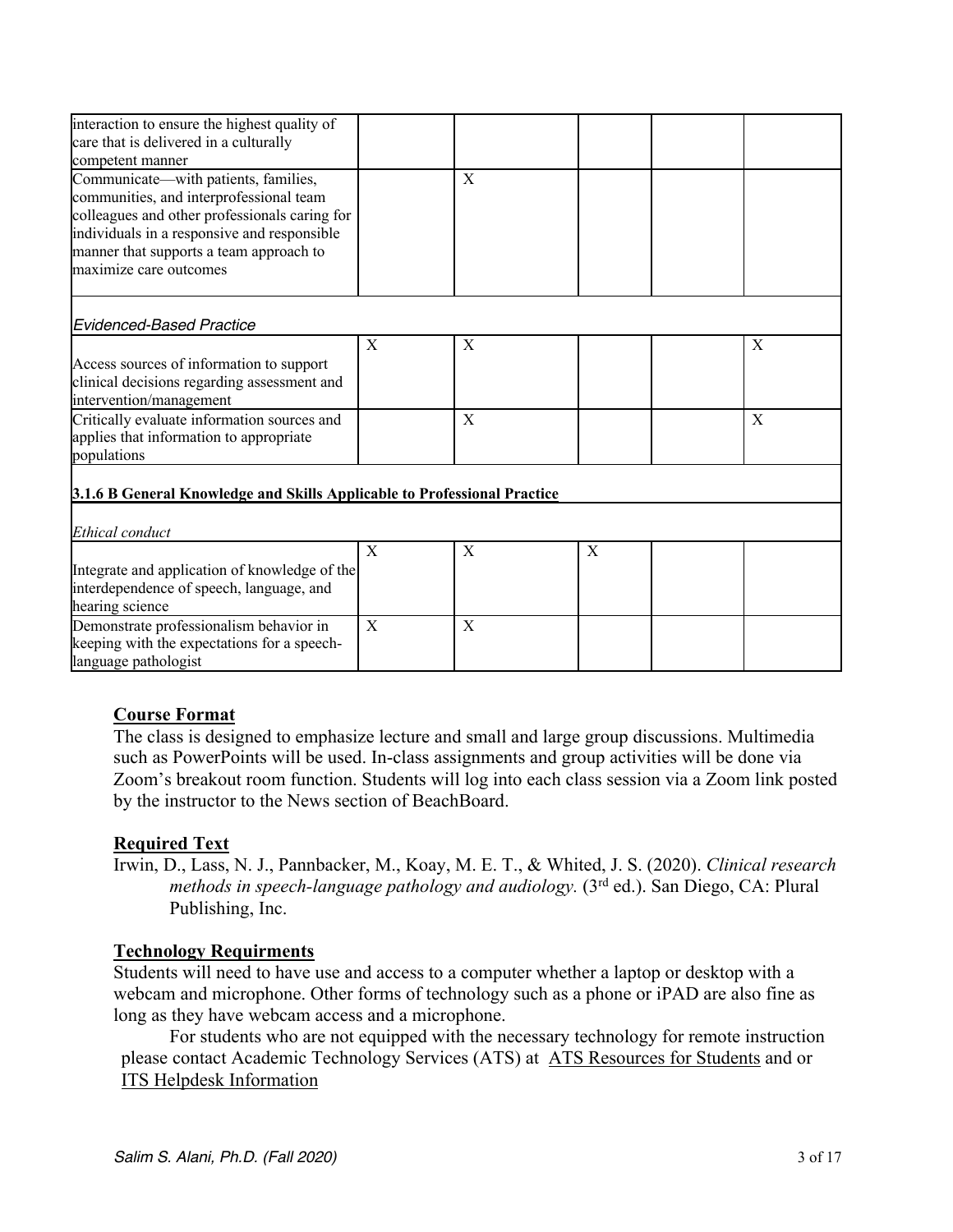## **Campus Academic or Student Services Support Offices and Resources**

Sometimes students faced with a changed learning environment may be unprepared for online study and uncertain about how to get assistance. Please see below the following information about how students can access or get contact information for academic support, and student support offices and resources.

- Student Center
- The Learning Center (Academic Coaching)
- University Writing Center
- Bob Murphy Access Center (BMAC), formerly known as Disabled Student Services (OSD)
- University Library
- Academic Advising Services
- Office of the Dean of Students
- Counseling and Psychological Services (CAPS)
- Student Health Services

#### **Assignments**

All assignments will be posted on BeachBoard. The instructor will go over and explain the specifics of how to complete the assignment in class at least a week or more before the assignment is due.

Students will be required to complete some assignments individually and post them to Dropbox on BeachBoard. If it is a group session involving Zoom Breakout rooms, students will post their completed assignments to the Discussion board on BeachBoard. More specifics for how to find and post assignments are detailed further in this syllabus.

#### **Attendance and Class Participation**

It is important that you attend class and read the assigned chapters to facilitate comprehension of the course objectives and participate in class discussions. Regular attendance is expected by all students enrolled at CSULB. Please read the CSULB university attendance policy.

#### **Absences**

Absences should be discussed with the instructor prior to the time of absence.

#### **Syllabus**

The syllabus is subject to change, is tentative, and is dependent on time factors and needs of students. It is likely that chapter assignments will change from week to week due to the pace of covering the material and the class pace. Therefore, quiz and mid-term dates may also change. Written notification of any changes will be posted on BeachBoard and emailed.

#### **Breaks**

There will one to two 10 to 15 minute breaks during each class period.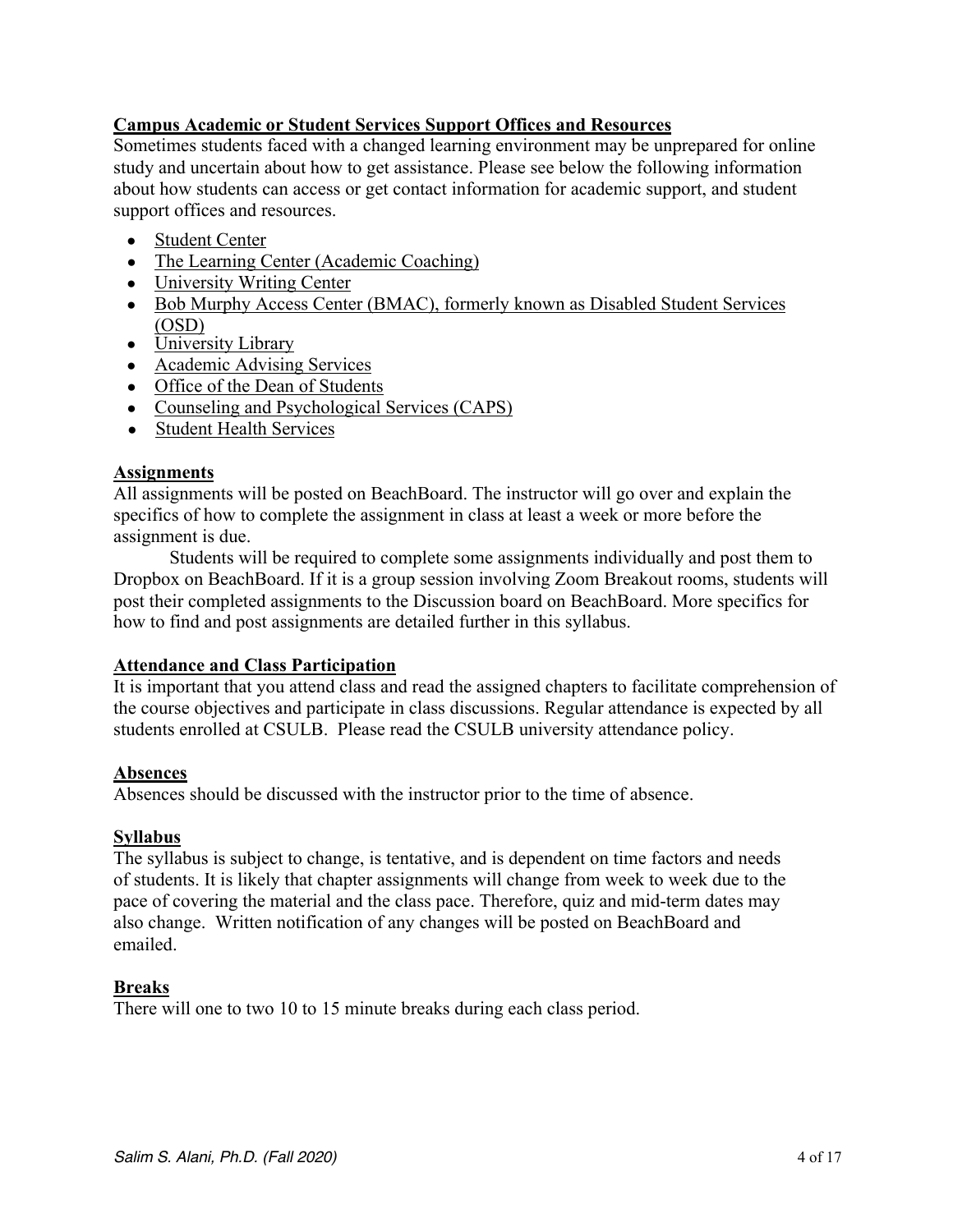## **Social Media Policy**

Social media is an umbrella term that encompasses the various activities that integrate technology, social interaction, and content creation. Social media includes technology (computers, phones, tablets) and is used in various forms (blogs, wikis, photo and video sharing, podcasts, social networking, mashups, virtual worlds, etc.). Means of accessing social media may include applications (Facebook, Instagram, Twitter, Skype, Snap Chat, YouTube, etc.). These devices and applications are subject to having content transmitted to others, with or without consent from the original author.

- A. All students are expected to follow the CSULB Social Media Guidelinehttp://www.csulb.edu/sites/default/files/groups/marketingcommunications/accessibleversionfinalapril2018-jmp.pdf
- B. Per the Health Insurance Portability and Accountability Act of 1996 (HIPAA) regulationshttps://www.hhs.gov/hipaa/for- professionals/privacy/special-topics/deidentification/index.html, no information, pictures, videos or descriptions of clients/families can be posted on social media sites. Please see the full HIPAA policy in the Clinical Practicum Handbook. Violation of HIPAA regulations may result in disciplinary action being taken by the University against the student. The SLP Department takes all violations of HIPAA regulations and the Social Media Policy seriously. Sanctions imposed on violators vary with the seriousness of the violation, ranging from a written reprimand, to dismissal from the graduate program.
- C. Students should use caution and good judgment when posting information to electronic communications and social networking sites, both personal and those that are related to the CSULB and/or the Department of Speech-Language Pathology.

Students should follow the criteria below:

- A. No posting, photos, or recordings are allowed during class or clinical experience except when approved by the faculty member or supervisor responsible for the learning experience. Under no circumstances will a client be photographed without a signed photo release from that individual. Students and faculty should obtain verbal permission from friends or colleagues before posting on social media.
- B. Using social media for sharing of class material with anyone who is not enrolled in the course and sharing of academic assessment material (e.g. tests) without express permission from the instructor is explicitly prohibited.
- C. Careful consideration should be given to any posting on social networks. Students create personal public images with these posts. However, they also represent the SLP Department, CSULB, and the field of speech-language pathology.
- D. Students should carefully consider the way they describe the program, clinical assignments, and professional experiences. Respectfulness and professionalism are expected. Use of social media that results or could result in individual or group harm, physical or emotional (e.g., damage to an individual's personal or public reputation or harassment resulting in personal or public humiliation of others), will not be tolerated. Violations of these professional behavior standards will result in the following tiered consequences
- A. First occurrence: Student receives a verbal and written warning which is placed in the student's file. The student must meet with the graduate program coordinator.
- B. Second occurrence: Student will be reported to the College and University. Consequences of violations will be determined by the Department, College, and University after a full investigation.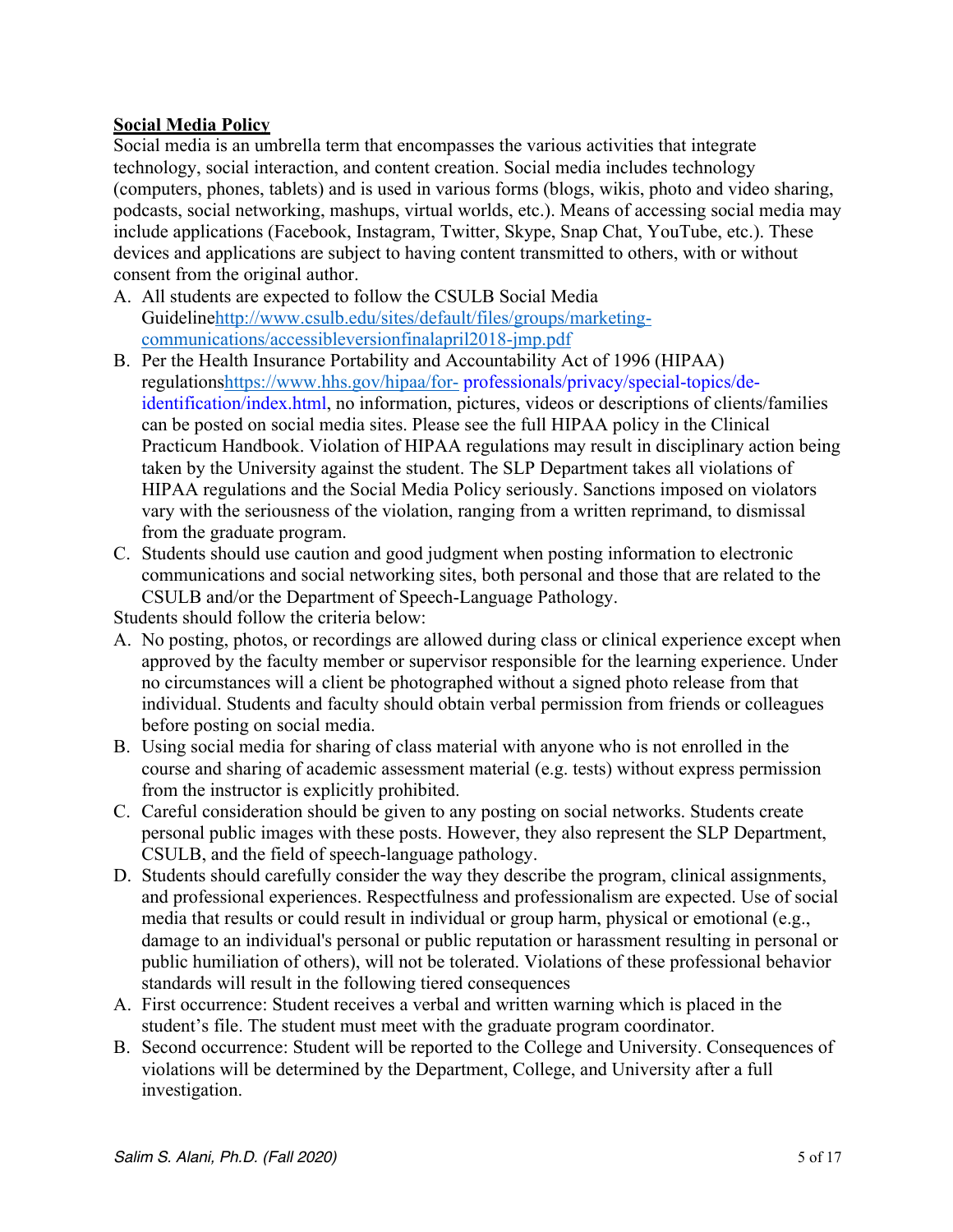## **Alternative Mode of Instruction (AMI) Considerations: Zoom Netiquette**

This term refers to etiquette with technology while using Zoom. A few things to keep in mind are:

- Dress appropriately as if you were sitting in a face-to-face class.
- While not required, *it is strongly suggested you keep your video on to maintain the strong interpersonal quality of a traditional face to face class. If there are personal circumstances preventing you from keeping your video on, please reach out to me directly to discuss alternative ways of maintaining active classroom engagement.*
- Think about your background remove items that may be distracting to others, including distracting virtual backgrounds.
- Speak to the camera and not the screen.
- Raise your hand to speak.
- Keep microphone muted when you are not speaking—this will prevent inadvertent noises, such as coughs, rattling papers, or chair squeaks, from interrupting others
- Make use of Zoom's chat function.
- Use your full name to identify yourself in Zoom.
- Close any windows or programs open on your device that are unrelated to your meeting.

For further information, please see "Zoom Meetings Best Practices" from California State University, Long Beach at https://www.csulb.edu/academic-technology-services/instructionaldesign/zoom-meetings-best-practices

#### **Course Requirements/Assignments**

**1. Collaborative Institutional Training (CITI) IRB Training** (20 points) Complete CSULB IRB Training. IRB Training Certification must be done by completing the "Social & Behavioral Research – Basic Course /Refresher" course offered CITI. The objective of this assignment is to help students understand the Institutional Review Board (IRB) process. Access to the CITI training is free and provided by the Office of Research and Sponsored Programs at CSULB. A *Help Guide* will be posted on Beachboard with specific instructions on how to register. This assigned part of the course is due no later than the last class. Grading is based on completion of the training. Specific directions on how to register and inform the instructor that the training has been completed will be posted on Beachboard.

#### **2. In-Class Participation Discussion Questions** (60 points)

In each class, students will work in small groups to discuss and answer the questions at the end of the assigned text chapter for that class. The groups will then share with the class what they discussed. Each group will post their answers to the questions on Beachboard. Students must provide their full names in order to receive credit for participating in this activity for each week and ensure that their names are included on the posting to BeachBoard. The objective of this assignment is to give students an opportunity to exchange ideas about the content of the text chapters and practice sharing information with others. These assignments will not be graded other than by participation. Students who participate and post will receive points; students who are not in class to participate will not receive the points. There is no make up for any lost points. Each student will receive 5 points for each of the 12 chapters.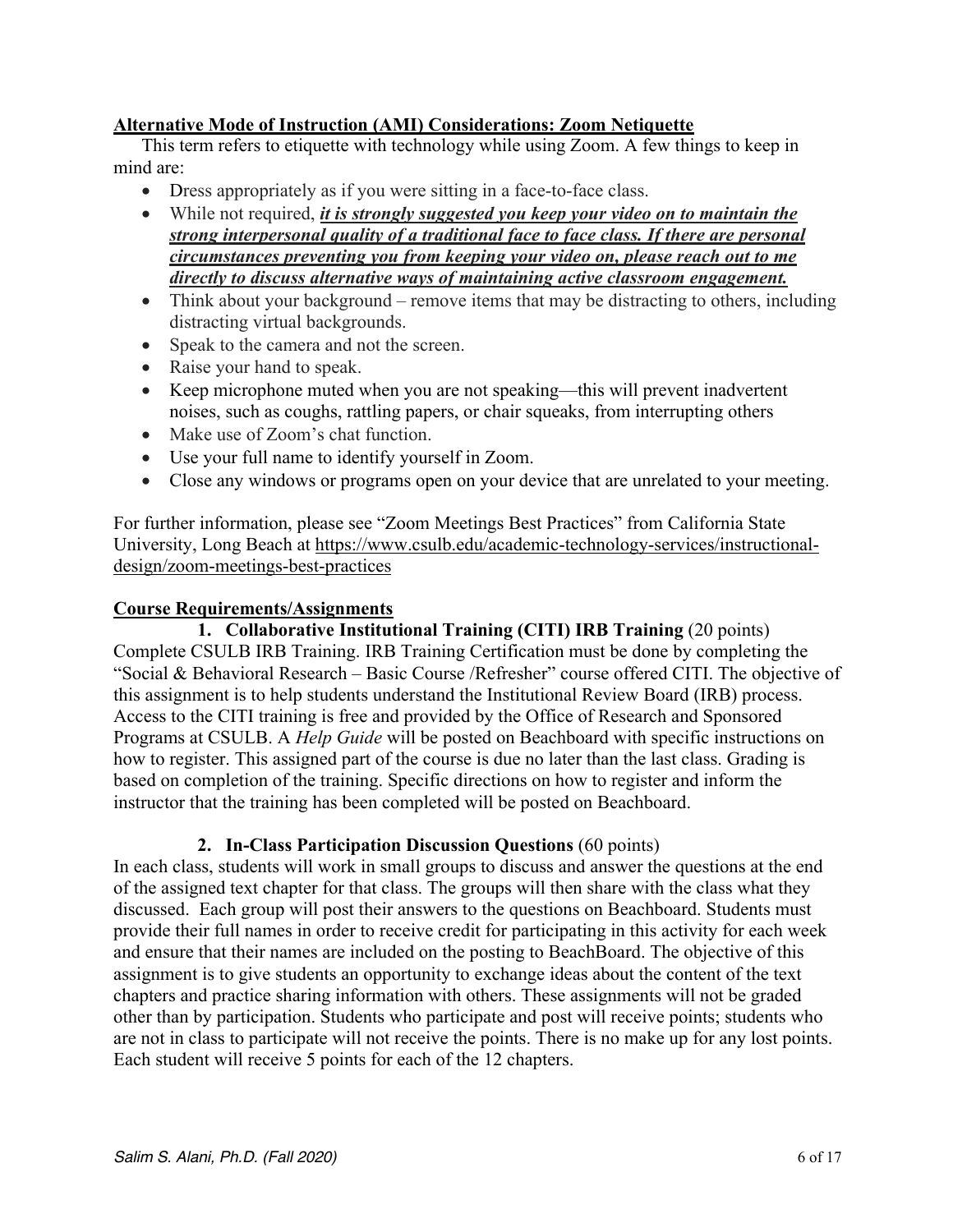## **3. In-Class Quizzes** (120 points)

There will be a total of 12 in-class quizzes worth 10 points each. Each quiz will have 10 true/false, multiple choice, or matching questions. The quizzes will draw from the discussion questions at the end of the text chapters, covering 12 of the 14 chapters of the text. The objective is to keep students up to date with readings and provide a broad based knowledge of almost all the major concepts, ideas, and terminology pertaining to research methods for this course. Quizzes will be online via BeachBoard.

## **4. Research Proposal/Paper (in stages) (100 points)**

Students will complete an individual original research paper related to speech language pathology and audiology. The objective of this assignment is to facilitate students' understanding and assessment of the research process. The research paper will be due in different parts at different times, with each part graded separately. Additional specific guidelines for each part of the research paper will be discussed in class and also posted on Beachboard.

#### **Proposal/Paper Content**

## *(1) Table of Evidence* (25 points)

A table of evidence can help you to identify key pieces of information to use in writing your literature review and to organize the information in a common format. In this assignment, you will review the literature related to a selected topic. Detailed instructions on how to complete this assignment will be provided when it is posted. The instructor will also go over how to complete this assignment.

## (2) *Purpose Statement* (5 points)

After reviewing the literature related to a chosen topic, you will write a purpose statement to guide development of your thesis or directed project. Detailed instructions on how to complete this assignment will be provided when it is posted. The instructor will also go over how to complete this assignment.

## (3) *Part 1: Introduction, statement of the problem, purpose statement, limitations, and assumptions* (20)

- Introduction: An untitled paragraph or two to introduce the problem area.
- Statement of the problem: This is the gap in the literature you found.
- Purpose Statement: Include the purpose statement that you have already written or a revised version.
- Limitations: A description of the limitations of your study.
- Assumptions: What are the basic assumptions of your study?

Detailed instructions on how to complete this assignment will be provided and posted. The instructor will also go over how to complete this assignment.

## *(4) Part 2: Review of the Literature (25 points)*

The review of literature should present a synthesis and critical analysis of literature available on your topic of interest. Detailed instructions on how to complete this assignment will be provided and posted. The instructor will also go over how to complete this assignment.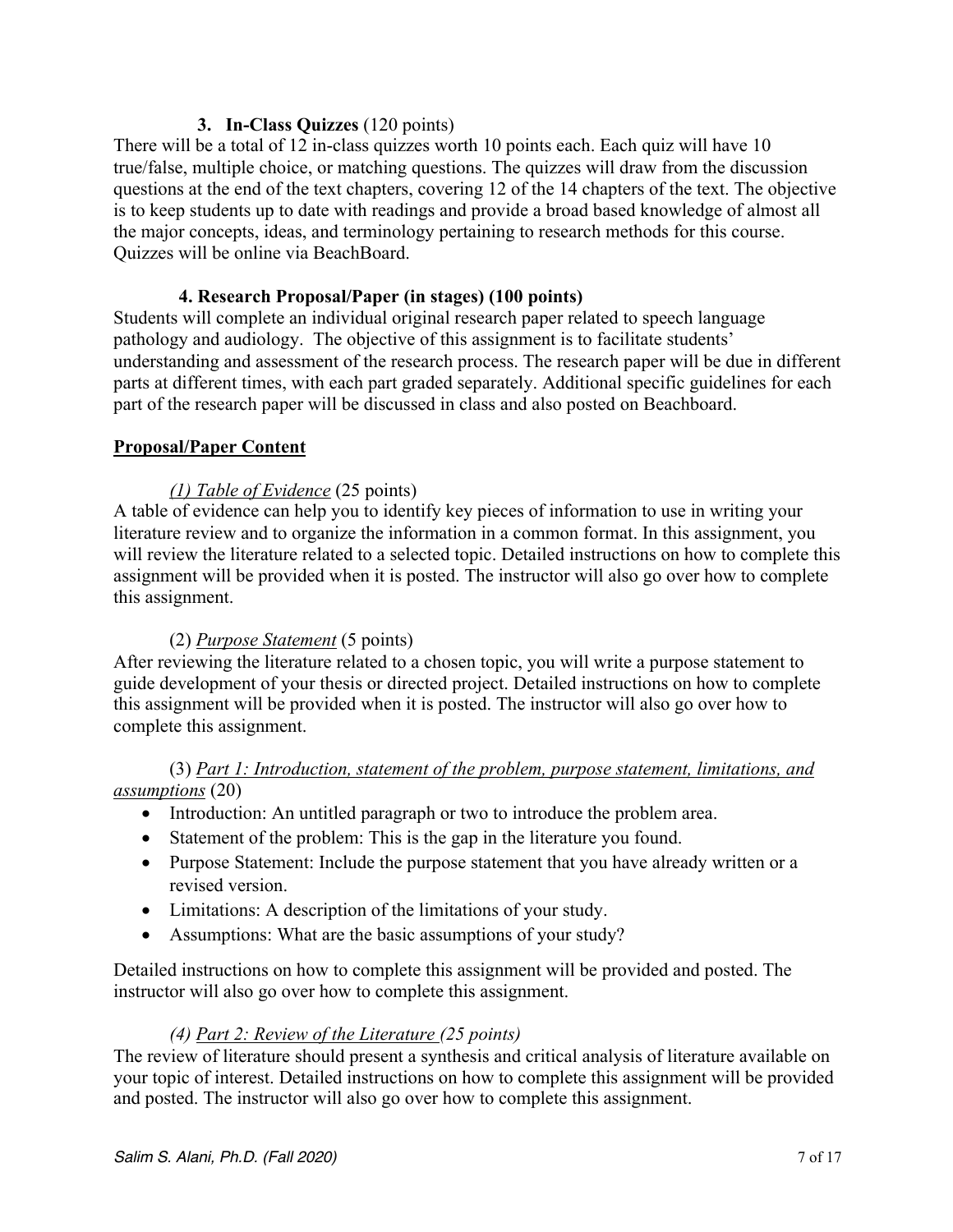#### *(5) Part 3: Methodology (25 points)*

Selection of sample, instrumentation, procedure, and data analysis are components to be included in the Methods section.

Detailed instructions on how to complete this assignment will be provided and posted. The instructor will also go over how to complete this assignment.

| <b>Course Points</b>                       |               |
|--------------------------------------------|---------------|
| <b>Item</b>                                | <b>Points</b> |
| <b>CITI IRB training</b>                   | 20            |
| <b>End of Chapter Discussion Questions</b> | 60            |
| Quizzes (total of 12)                      | 120           |
| Research proposal/paper (in stages)        |               |
| $\bullet$ Table of evidence                | 25            |
| Purpose statement                          | 5             |
| Part 1                                     | 20            |
| Part 2                                     | 25            |
| Part 3                                     | 25            |
| Total                                      | 300           |

#### **Grade Assignment**

Proposed grading for this course is based on a straight point scale, with grade assignment for the above items AND final course assignment based on the following percentage.

 $A = 100 - 90\%$  $B = 89.9 - 80\%$  $C = 79.9 - 70\%$  $D = 69.9 - 60\%$  $F =$  below 59.9%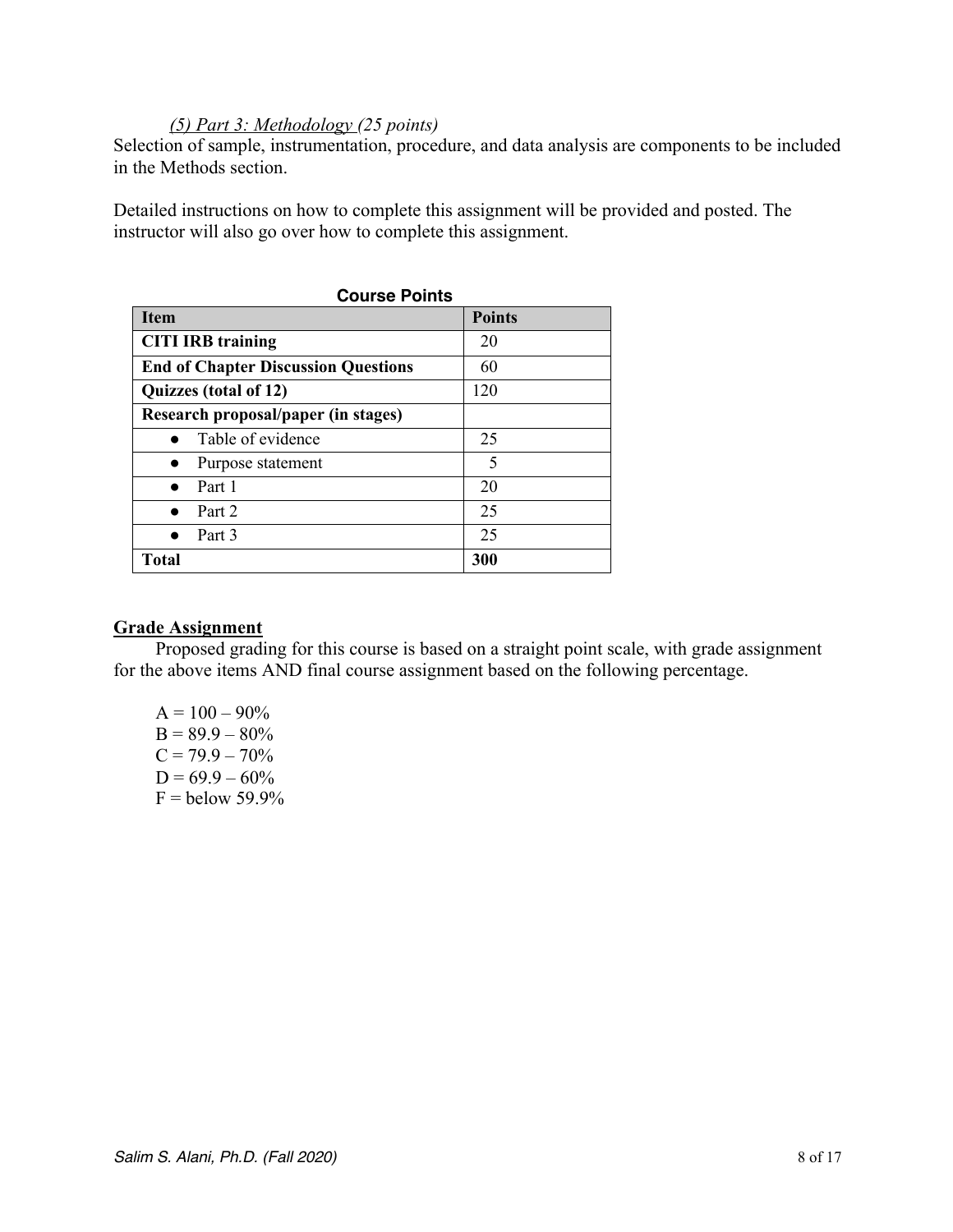# **Course Outline\***

*\*Topics may be moved forward or back depending upon the time needed to cover the information.*

| <b>Class</b>   | <b>Date</b> | <b>Topics</b>                                                                                                                    | <b>Required</b><br><b>Readings</b> | <b>In-Class</b><br><b>Activities and</b><br><b>Assignments</b>                                                                                                                                                                                                           | <b>Research</b><br><b>Proposal/Paper</b><br><b>Assignments</b> | <b>Quizzes</b>                                                            |
|----------------|-------------|----------------------------------------------------------------------------------------------------------------------------------|------------------------------------|--------------------------------------------------------------------------------------------------------------------------------------------------------------------------------------------------------------------------------------------------------------------------|----------------------------------------------------------------|---------------------------------------------------------------------------|
| $\mathbf{1}$   | 8/24        | Introduction and<br>$\bullet$<br>course overview<br>Syllabus review<br>٠<br>Lecture:<br>$\bullet$<br>Introduction to<br>Research |                                    |                                                                                                                                                                                                                                                                          |                                                                |                                                                           |
| $\overline{2}$ | 8/31        | Lecture:<br>$\bullet$<br>Ethics of<br>Research in<br>Speech-<br>Language<br>Pathology and<br>Audiology                           | <b>Text</b><br>Chapter 1           | Form groups<br>and answer<br>discussion<br>questions at<br>the end of<br>Chapter 1.<br>Groups will<br>post their<br>answers on BB.<br>• Library<br>Resources for<br>Research<br>Papers.<br><b>Note: This</b><br>section will be<br>taught by<br>Norah<br><b>DeBellis</b> |                                                                |                                                                           |
|                | 9/7         |                                                                                                                                  |                                    | <b>Labor Day</b><br>(campus closed)                                                                                                                                                                                                                                      |                                                                |                                                                           |
| $\overline{3}$ | 9/14        | Lecture:<br>$\bullet$<br>Research<br>Problems                                                                                    | Text<br>Chapter 2                  | Form groups<br>and answer<br>discussion<br>questions at<br>the end of<br>Chapter 2.<br>Groups will<br>post their<br>answers on BB.                                                                                                                                       |                                                                | Quiz 1 on<br><b>Discussion</b><br>Questions at<br>the end of<br>Chapter 1 |
| 4              | 9/21        | Lecture:<br>$\bullet$<br>Locating,<br>Accessing, and<br>Assessing<br>Information                                                 | Text<br>Chapter 3                  | Form groups<br>and answer<br><b>Discussion</b><br>Questions at<br>the end of<br>Chapter 3.                                                                                                                                                                               |                                                                | Quiz 2 on<br>Discussion<br>Questions at                                   |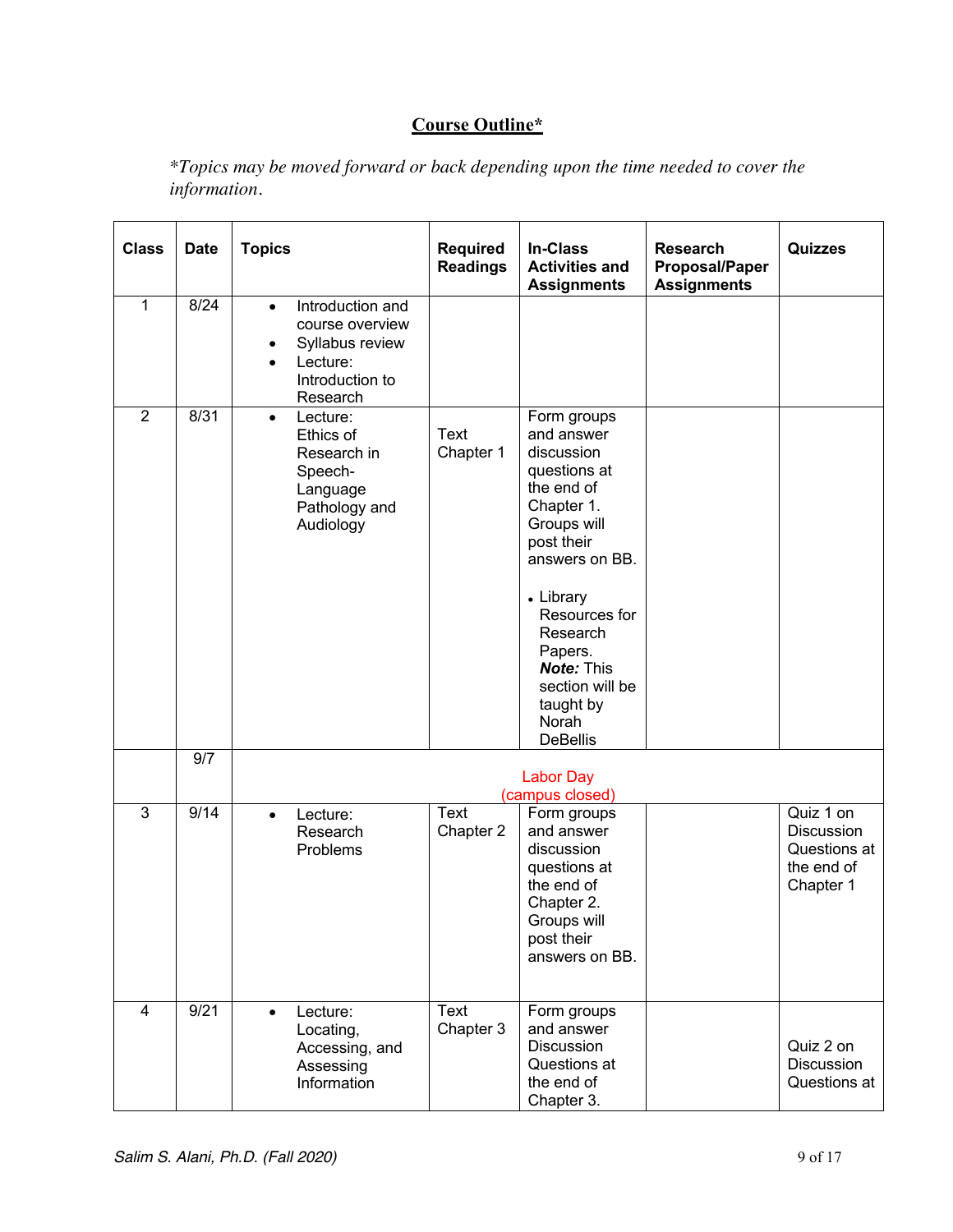| <b>Class</b>   | <b>Date</b> | <b>Topics</b>                                            | <b>Required</b><br><b>Readings</b> | <b>In-Class</b><br><b>Activities and</b><br><b>Assignments</b>                                                                            | <b>Research</b><br><b>Proposal/Paper</b><br><b>Assignments</b> | <b>Quizzes</b>                                                            |
|----------------|-------------|----------------------------------------------------------|------------------------------------|-------------------------------------------------------------------------------------------------------------------------------------------|----------------------------------------------------------------|---------------------------------------------------------------------------|
|                |             |                                                          |                                    | Groups will<br>post their<br>answers on BB.                                                                                               |                                                                | the end of<br>Chapter 2                                                   |
| 5              | 9/28        | Literature Review<br>$\bullet$                           | Text<br>Chapter 4                  | Form groups<br>and answer<br><b>Discussion</b><br>Questions at<br>the end of<br>Chapter 4.<br>Groups will<br>post their<br>answers on BB. |                                                                | Quiz 3 on<br><b>Discussion</b><br>Questions at<br>the end of<br>Chapter 3 |
| $6\phantom{1}$ | 10/5        | Lecture:<br>$\bullet$<br>Measurement                     | Text<br>Chapter 5                  | Form groups<br>and answer<br><b>Discussion</b><br>Questions at<br>the end of<br>Chapter 5.<br>Groups will<br>post their<br>answers on BB. | Table of<br>Evidence due                                       | Quiz 4 on<br><b>Discussion</b><br>Questions at<br>the end of<br>Chapter 4 |
| $\overline{7}$ | 10/12       | Lecture:<br>$\bullet$<br>Research Design<br>and Strategy | Text<br>Chapter 6                  | Form groups<br>and answer<br><b>Discussion</b><br>Questions at<br>the end of<br>Chapter 6.<br>Groups will<br>post their<br>answers on BB. |                                                                | Quiz 5 on<br><b>Discussion</b><br>Questions at<br>the end of<br>Chapter 5 |
| 8              | 10/19       | Lecture:<br>Quantitative<br>Research                     | <b>Text</b><br>Chapter 7           | Form groups<br>and answer<br>Discussion<br>Questions at<br>the end of<br>Chapter 7.<br>Groups will<br>post their<br>answers on BB.        | Purpose<br>Statement due                                       | Quiz 6 on<br><b>Discussion</b><br>Questions at<br>the end of<br>Chapter 6 |
| 9              | 10/26       | Lecture:<br>$\bullet$<br>Qualitative<br>Research         | Text<br>Chapter 8                  | Form groups<br>and answer<br>Discussion<br>Questions at<br>the end of<br>Chapter 8.<br>Groups will                                        |                                                                | Quiz 7 on<br>Discussion<br>Questions at<br>the end of<br>Chapter 7        |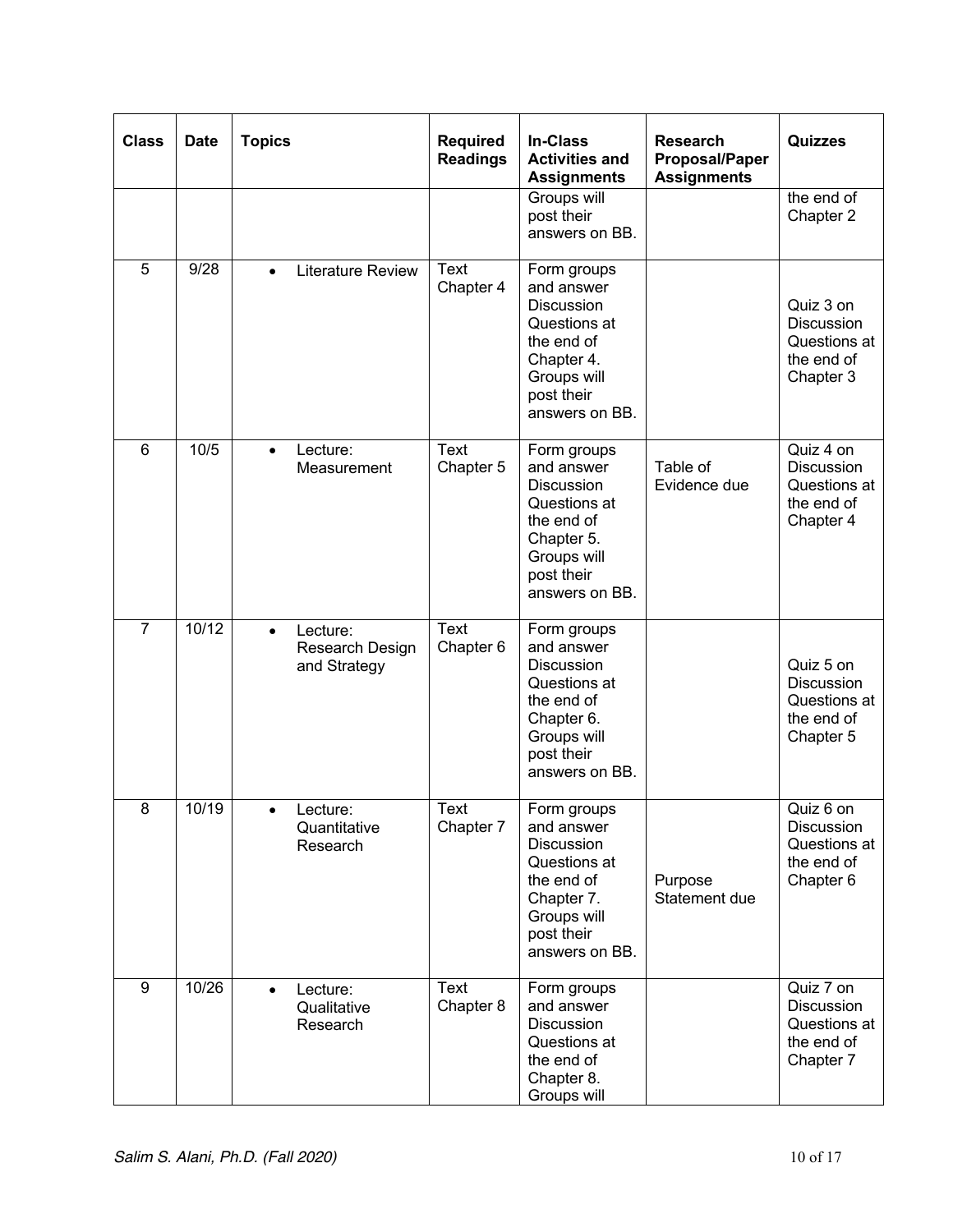| <b>Class</b>    | <b>Date</b>    | <b>Topics</b>                                                                                                      | <b>Required</b><br><b>Readings</b> | <b>In-Class</b><br><b>Activities and</b><br><b>Assignments</b>                                                                             | <b>Research</b><br><b>Proposal/Paper</b><br><b>Assignments</b> | <b>Quizzes</b>                                                        |
|-----------------|----------------|--------------------------------------------------------------------------------------------------------------------|------------------------------------|--------------------------------------------------------------------------------------------------------------------------------------------|----------------------------------------------------------------|-----------------------------------------------------------------------|
|                 |                |                                                                                                                    |                                    | post their<br>answers on BB.                                                                                                               |                                                                |                                                                       |
| 10              | 11/2           | Lecture:<br>$\bullet$<br>Multimethod<br>Research                                                                   | Text<br>Chapter 9                  | Form groups<br>and answer<br><b>Discussion</b><br>Questions at<br>the end of<br>Chapter 9.<br>Groups will<br>post their<br>answers on BB.  | Part 1 due                                                     | Quiz 8 on<br>Discussion<br>Questions at<br>the end of<br>Chapter 8    |
| 11              | 11/9           | Lecture:<br>$\bullet$<br>Reporting and<br>Disseminating<br>Research                                                | <b>Text</b><br>chapter 10          | Form groups<br>and answer<br><b>Discussion</b><br>Questions at<br>the end of<br>Chapter 10.<br>Groups will<br>post their<br>answers on BB. |                                                                | Quiz 9 on<br>Discussion<br>Questions at<br>the end of<br>Chapter 9    |
| $\overline{12}$ | 11/16          | Lecture:<br>$\bullet$<br>Evidenced-Based<br>Practice:<br>Application of<br>Research to<br><b>Clinical Practice</b> | <b>Text</b><br>Chapter<br>11       | Form groups<br>and answer<br><b>Discussion</b><br>Questions at<br>the end of<br>Chapter 11.<br>Groups will<br>post their<br>answers on BB. | Part 2 due                                                     | Quiz 10 on<br>Discussion<br>Questions at<br>the end of<br>Chapter 10  |
| 13              | 11/23          | Introduction to<br>$\bullet$<br>SPSS software<br>analysis                                                          | Text<br>Chapter<br>13              | Form groups<br>and answer<br><b>Discussion</b><br>Questions at<br>the end of<br>Chapter 13.<br>Groups will<br>post their<br>answers on BB. |                                                                | Quiz 11 on<br>Discussion<br>Questions at<br>the end of<br>Chapter 11. |
|                 | 11/25<br>11/27 |                                                                                                                    |                                    | Fall Break and Thanksgiving Holiday-<br>No class                                                                                           |                                                                |                                                                       |
| 14              | 11/30          | <b>Course evaluations</b>                                                                                          |                                    |                                                                                                                                            | Part 3 due                                                     | Quiz 12 on<br>Discussion<br>Questions at                              |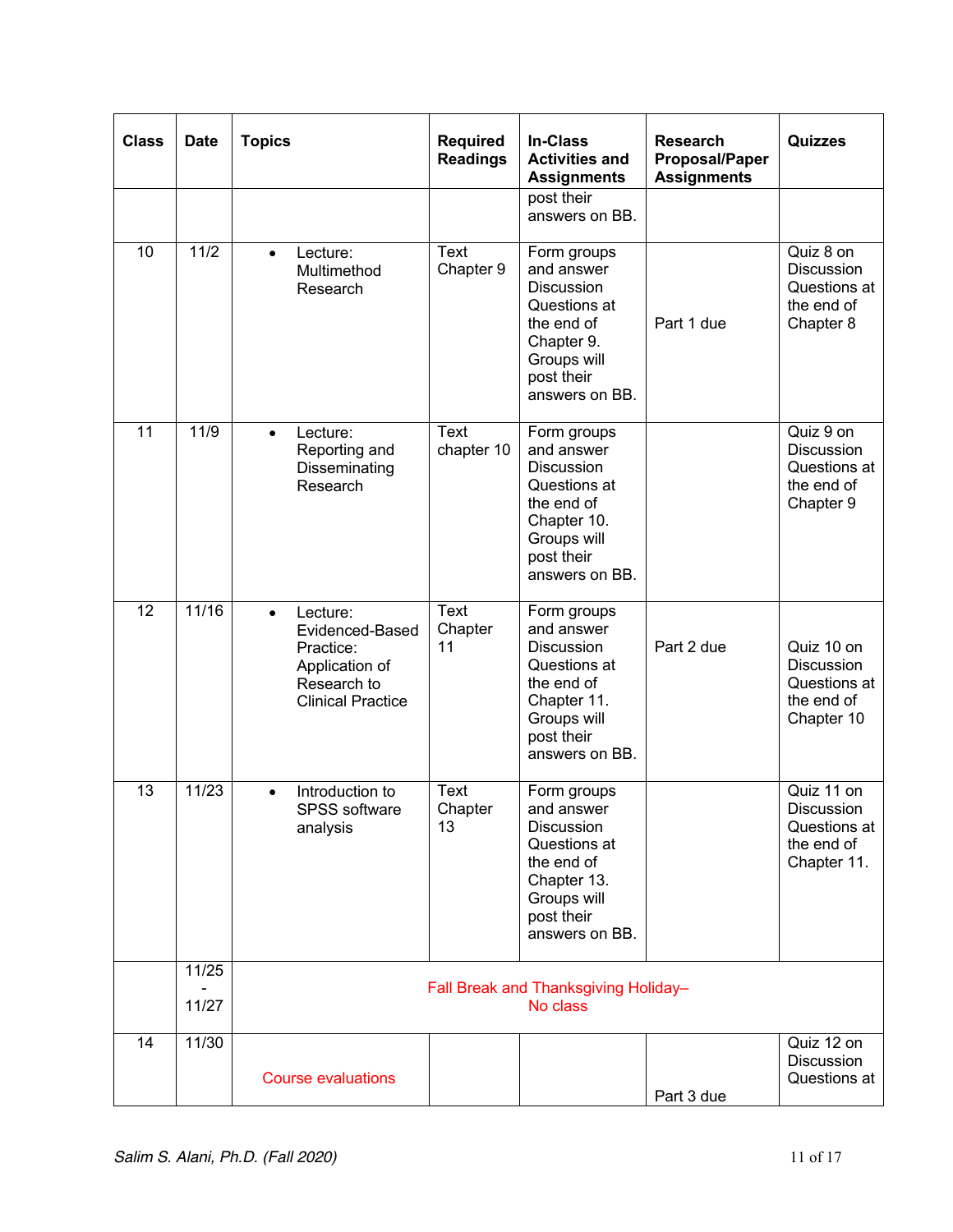| <b>Class</b> | <b>Date</b> | <b>Topics</b>                                                | <b>Required</b><br><b>Readings</b> | <b>In-Class</b><br><b>Activities and</b><br><b>Assignments</b> | <b>Research</b><br><b>Proposal/Paper</b><br><b>Assignments</b> | <b>Quizzes</b>            |
|--------------|-------------|--------------------------------------------------------------|------------------------------------|----------------------------------------------------------------|----------------------------------------------------------------|---------------------------|
|              |             |                                                              |                                    |                                                                |                                                                | the end of<br>Chapter 13. |
| 15           | 12/7        | Last day of class<br>$\bullet$<br>Class wrap-up<br>$\bullet$ |                                    |                                                                |                                                                |                           |
|              | 12/14       | <b>Final Exam</b><br><b>Monday</b><br>5:00 to 7:00 pm        |                                    |                                                                |                                                                |                           |

• **Syllabus is subject to change, is tentative, and is dependent on time factors and the needs of students. Written notification of any changes will be posted on Beachboard.**

## **University (U) and Instructor (I) Policies**

#### **Attendance Policy (U)**

Students may have a valid reason to miss a class. When any of the following reasons directly conflict with class meeting times, students are responsible for informing faculty members of the reason for the absence and for arranging to make up missed exams, assignments, quizzes, and class activities/work insofar as this is possible. *Excused absences*\* include, but are not limited to:

- A. Illness or injury to the student
- B. Death, injury, or serious illness of an immediate family member or the like
- C. Religious reasons (California Education Code section 89320)
- D. Jury duty or government obligation
- E. University sanctioned or approved activities (examples include: artistic performances, forensics presentations, participation in research conferences, intercollegiate athletic activities, student government, required class field trips, etc.)

Faculty members are not obligated to consider other absences as excused.

The earliest possible notification is preferred for all excused absences. Advance notification minimally one week in advance is required and verification may be requested for the following absences: Jury duty, military service, or other government obligation; religious reasons; university-sanctioned or approved activities.

#### **\*Excused Absences (I)**

If you miss an exam or other required assignment because you are absent and the absence falls under the conditions for an excused absence per University policy, "it remains the responsibility of the student to arrange with instructors to make up any academic work missed." The faculty in the Speech-Language Pathology Department now requires students to provide documentation for excused absences. With such verification, I will work with you to find a time to either make-up an exam or provide a date for which the missing assignment must be submitted. More specifically, official documentation is needed as order of proof for an excused absence (e.g. a doctor's note, jury summons etc…)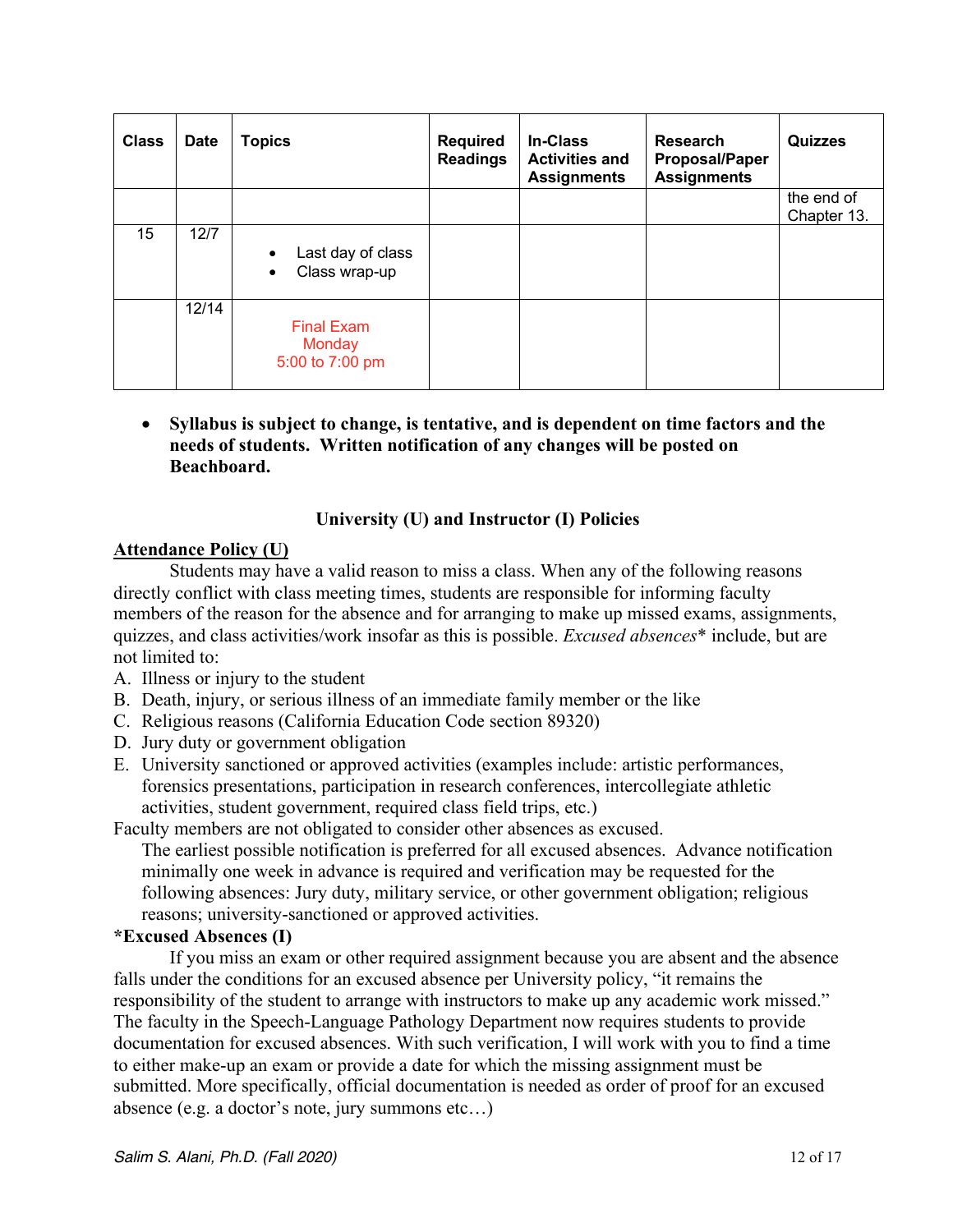#### **Unexcused Absence (I)**

For a(an) unexcused absence: No make-up exams/assignments/class activities will be given nor will late assignments be accepted. If you miss a(an) exam/assignment/class activity, the student will receive a zero "0" for that exam/assignment/class activity.

#### **Commitment of Non-discrimination (U)**

California State University, Long Beach is committed to maintaining an inclusive learning community that values diversity and fosters mutual respect. All students have the right to participate fully in university programs and activities free from discrimination, harassment, sexual violence, and retaliation. Students who believe they have been subjected to discrimination, harassment, sexual violence, or retaliation on the basis of a protected status such as age, disability, gender, gender identity/expression, sexual orientation, race, color, ethnicity, religion, national origin, veteran/veteran status or any other status protected by law, should contact the Office of Equity & Diversity at (562) 985-8256, University Student Union (USU) Suite 301, http://www.csulb.edu/depts/oed/.

#### **Statement of Accessibility (U)**

All instructors shall be familiar with best practices in making their syllabus and course documents accessible to all students and upon request provide the format need for the student. Instructors can access best practices at the following link.

http://www.csulb.edu/divisions/aa/academic\_technology/itss/course\_materials/accessibility/

#### **Accommodation**

It is the student's responsibility to notify the instructor in advance of the need for accommodation of a university verified disability (PS 11-07, Course Syllabi and Standard Course Outlines).

Students needing special consideration for class format and schedule due to religious observance or military obligations must notify the instructor in advance of those needs.

Students who require additional time or other accommodation for assignments must secure verification/assistance from the CSULB Disabled Student Services (DSS) office located at 270 Brotman Hall. The telephone number is (562)985.5401.

Accommodation is a process in which the student, DSS, and instructor each play an important role. Students contact DSS so that their eligibility and need for accommodation can be determined. DSS identifies how much time is required for each exam. The student is responsible for discussing his/her need with the instructor and for making appropriate arrangements. Students who are eligible to receive accommodation should present an Accommodation Cover Letter and a DSS Student/Teacher Testing Agreement Form to the instructor as early in the semester as possible, but no later than a week before the first test. (It takes one week to schedule taking an exam at the DSS office.) The instructor welcomes the opportunity to implement the accommodations determined by DSS. Please ask the instructor if you have any questions.

# **Cheating and Plagiarism (U) (CSULB Catalog, AY 2015-2016, pp. 49-51)**

## **Definition of Plagiarism**

Plagiarism is defined as the act of using the ideas or work of another person or persons as if they were one's own, without giving credit to the source. Such an act is not plagiarism if it is ascertained that the ideas were arrived at through independent reasoning or logic or where the thought or idea is common knowledge. Acknowledge of an original author or source must be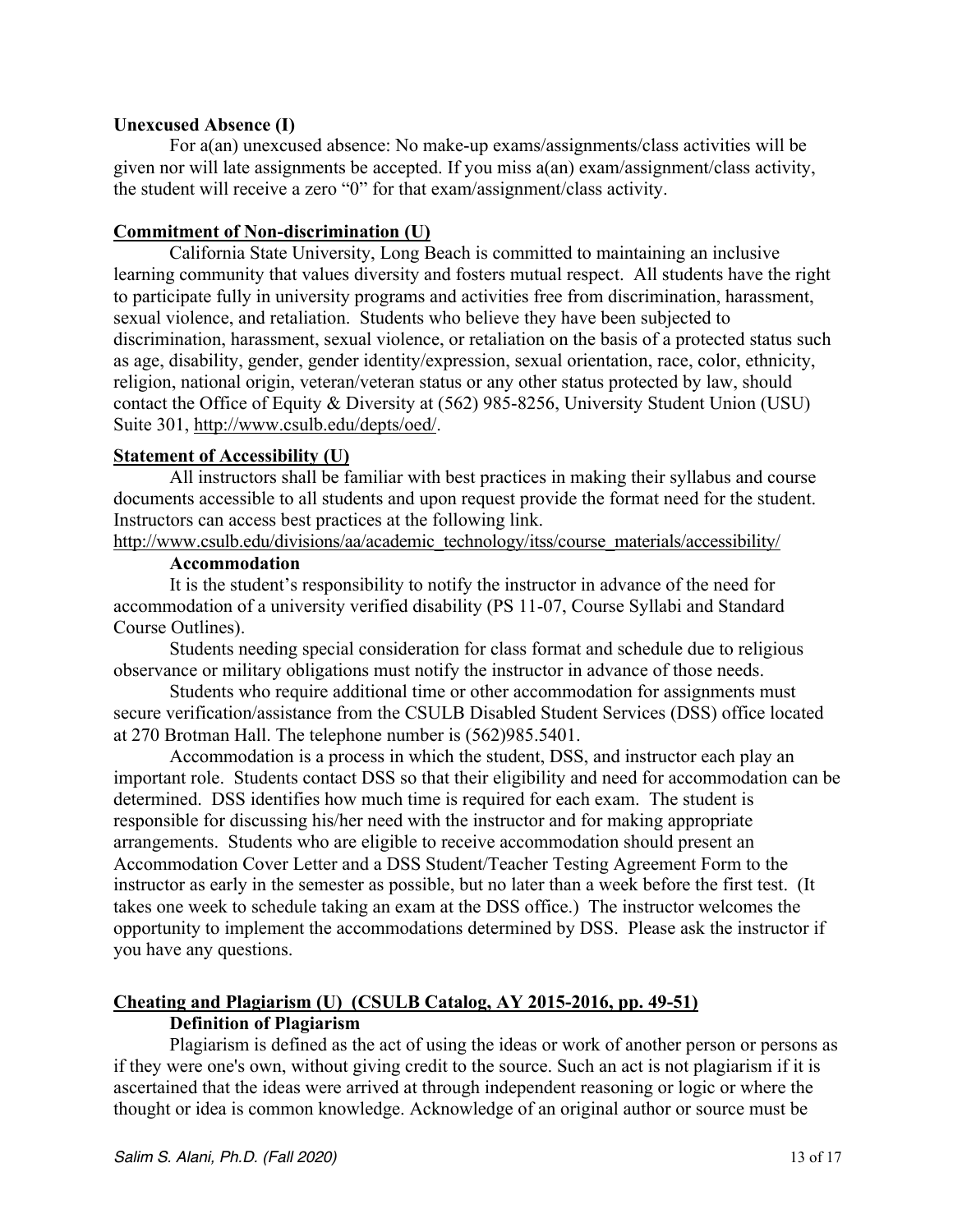made through appropriate references, i.e., quotation marks, footnotes, or commentary.

Examples of plagiarism include, but are not limited to, the following: the submission of a work, either in part or in whole, completed by another; failure to give credit for ideas, statements, facts or conclusions which rightfully belong to another; in written work, failure to use quotation marks when quoting directly from another, whether it be a paragraph, a sentence, or even a part thereof; or close and lengthy paraphrasing of another's writing or programming.

A student who is in doubt about the extent of acceptable paraphrasing should consult the instructor. Students are cautioned that, in conducting their research, they should prepare their notes by (a) either quoting material exactly (using quotation marks) at the time they take notes from a source; or (b) departing completely from the language used in the source, putting the material into their own words. In this way, when the material is used in the paper or project, the student can avoid plagiarism resulting from verbatim use of notes. Both quoted and paraphrased materials must be given proper citations.

#### **Definition of Cheating**

Cheating is defined as the act of obtaining or attempting to obtain or aiding another to obtain academic credit for work by the use of any dishonest, deceptive or fraudulent means.

Examples of cheating during an examination would include, but not be limited to the following: copying, either in part or in whole, from another test or examination; discussion of answers or ideas relating to the answers on an examination or test unless such discussion is specifically authorized by the instructor; giving or receiving copies of an exam without the permission of the instructor; using or displaying notes; "cheat sheets," or other information or devices inappropriate to the prescribed test conditions, as when the test of competence includes a test of unassisted recall of information, skill, or procedure; allowing someone other than the officially enrolled student to represent the same. Also included are plagiarism as defined and altering or interfering with the grading procedures. It is often appropriate for students to study together or to work in teams on projects. However, such students should be careful to avoid use of unauthorized assistance, and to avoid any implication of cheating, by such means as sitting apart from one another in examinations, presenting the work in a manner which clearly indicates the effort of each individual, or such other method as is appropriate to the particular course.

#### **Academic Action**

"One or more of the following academic actions are available to the faculty member who finds a student has been cheating or plagiarizing. These options may be taken by the faculty member to the extent that the faulty member considers the cheating or plagiarism to manifest the student's lack of scholarship or to reflect on the student's lack of academic performance in the course. These actions may be taken without a request for or before the receipt of a Report from the Academic Integrity Committee.

- A. Review no action.
- B. An oral reprimand with emphasis on counseling toward prevention of further occurrences;
- C. A requirement that the work be repeated;
- D. Assignment of a score of zero (0) for the specific demonstration of competence, resulting in the proportional reduction of final course grade;
- E. Assignment of a failing final grade;
- F. Referral to the Office of Judicial Affairs for possible probation, suspension, or expulsion."

#### **Withdrawal Policy (U)**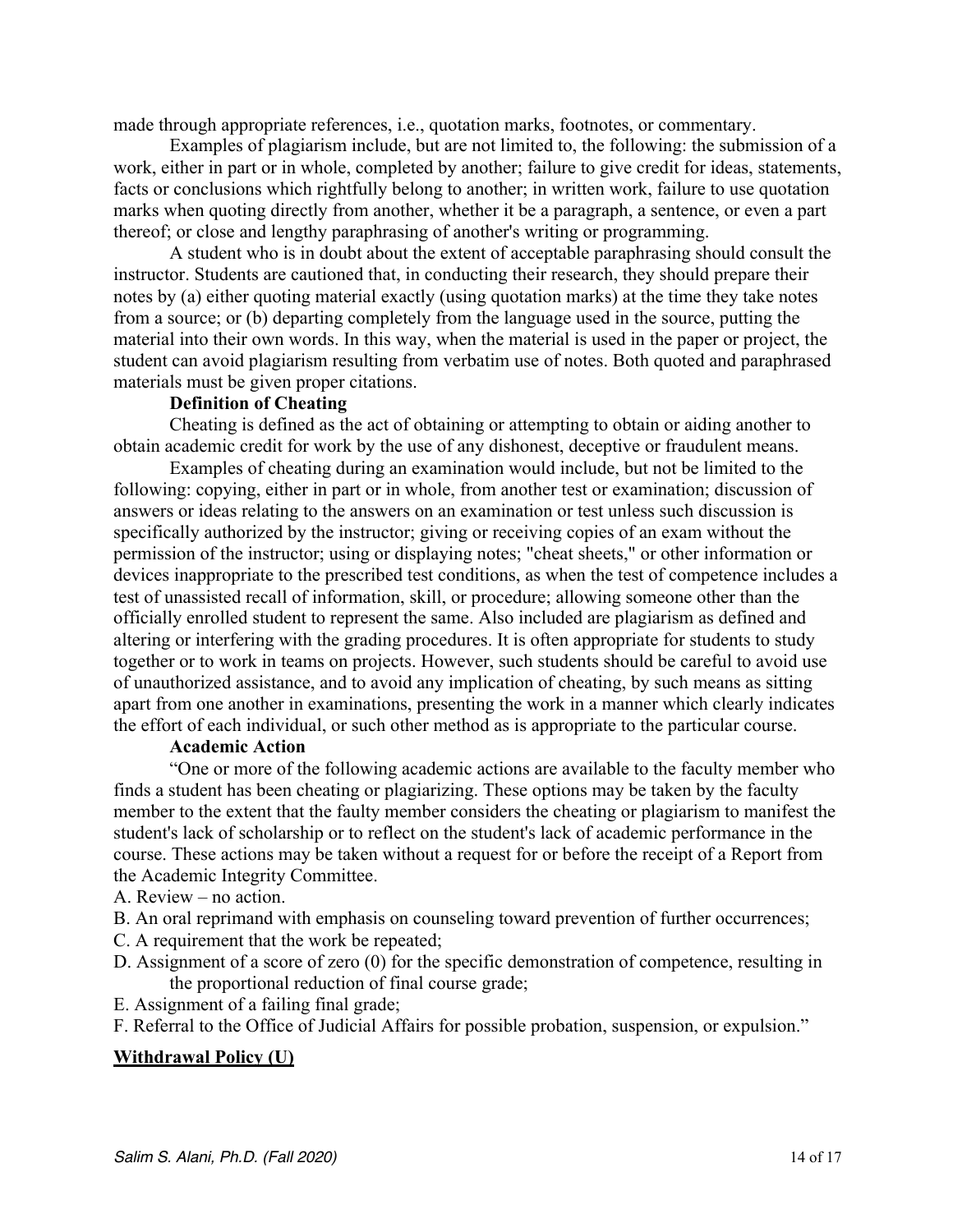Regulations governing the refund of student fees in the California State University system are prescribed by the CSU Board of Trustees; see California Code of Regulations, Title 5, Education, Section 41802.

## **Withdrawal during the first two weeks of instruction:**

Students may withdraw during this period and the course will not appear on their permanent records.

#### **Withdrawal after the second week of instruction and prior to the final three weeks of the regular semester (20% of a non-standard session) of instruction:**

Withdrawals during this period are permissible only for serious and compelling reasons. The approval signatures of the instructor and department chair are required. The request and approvals shall state the reasons for the withdrawal. Students should be aware that the definition of "serious and compelling reasons" as applied by faculty and administrators may become narrower as the semester progresses. Copies of such approvals are kept on file by Enrollment Services.

#### **Withdrawal during the final three weeks of instruction:**

Withdrawal during the final three weeks of instruction are not permitted except in cases such as accident or serious illness where the circumstances causing the withdrawal are clearly beyond the student's control and the assignment of an Incomplete is not practical. Ordinarily, withdrawal in this category will involve total withdrawal from the campus except that a Credit/No Credit grade or an Incomplete may be assigned for other courses in which sufficient work has been completed to permit an evaluation to be made. Request for permission to withdraw under these circumstances must be made in writing on forms available from Enrollment Services. The requests and approvals shall state the reasons for the withdrawal. These requests must be approved by the instructor of record, department chair (or designee), college dean (or designee), and the academic administrator appointed by the president to act in such matters. Copies of such approvals are kept on file by Enrollment Services.

#### **Limits on Withdrawal:**

No undergraduate student may withdraw from more than a total of 18 units. This restriction extends throughout the entire undergraduate enrollment of a student at CSULB for a single graduation, including special sessions, enrollment by extension, and re-enrolling after separation from the University for any reason. The following exceptions apply:

- Withdrawals prior to the end of the second week of a semester (13%) of instruction at CSULB,
- Withdrawals in terms prior to fall 2009 at CSULB,
- Withdrawals at institutions other than CSULB, and
- Withdrawals at CSULB for exceptional circumstances such as serious illness or accident (the permanent academic record will show these as a WE to indicate the basis for withdrawal). **Medical Withdrawal:**

CSULB may allow a student to withdraw without academic penalty from classes if the following criteria are met:

- A completed Medical Withdrawal Form, including any required documentation, is submitted to Enrollment Services before the end of the semester, and
- The student presents evidence to demonstrate that a severe medical or debilitating psychological condition prevented the student from attending and/or doing the required work of the courses to the extent that it was impossible to complete the courses.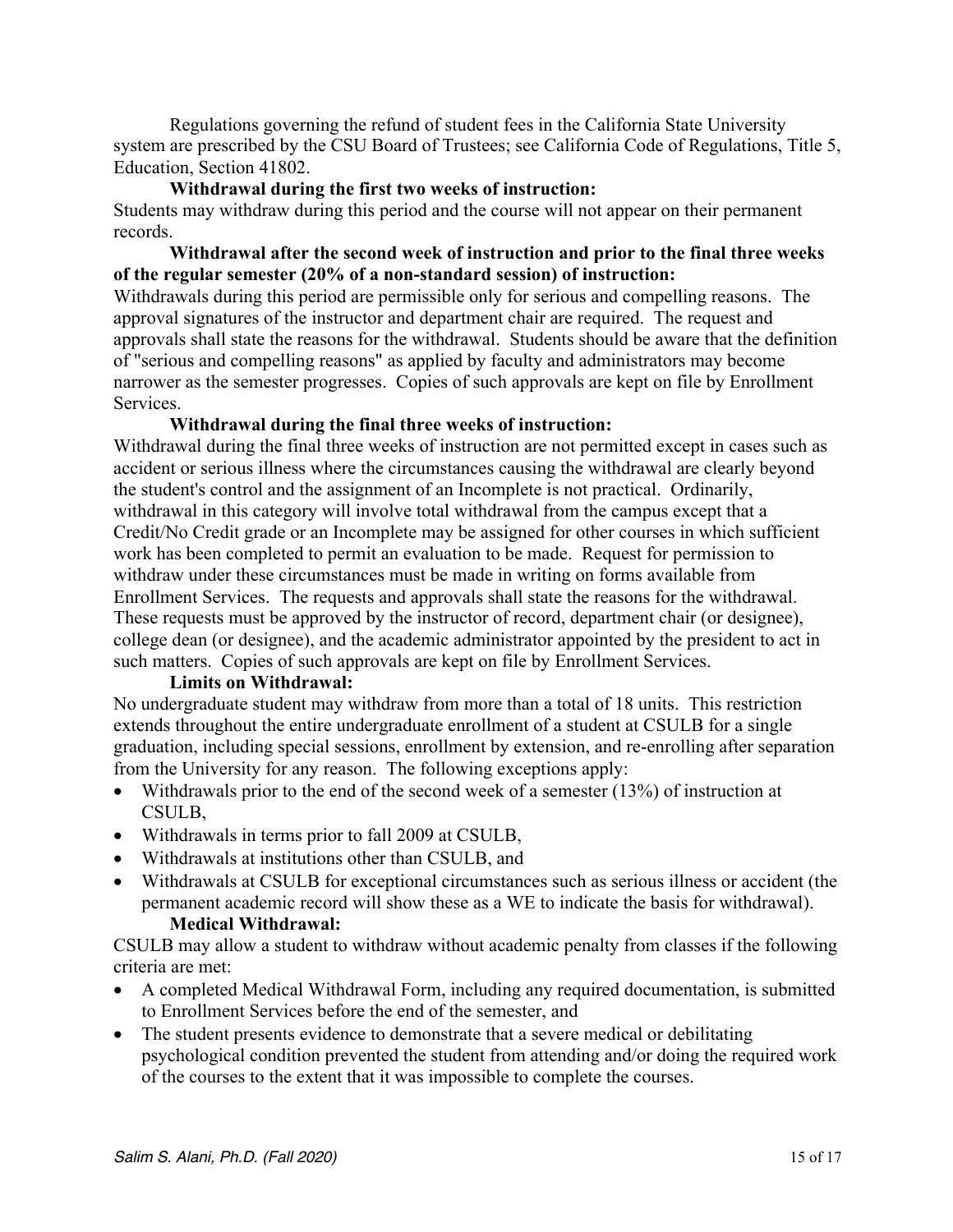## **Campus Behavior**

#### **Civility Statement**

California State University, Long Beach, takes pride in its tradition of maintaining a civil and non-violent learning, working, and social environment. Civility and mutual respect toward all members of the University community are intrinsic to the establishment of excellence in teaching and learning. They also contribute to the maintenance of a safe and productive workplace and overall healthy campus climate. The University espouses and practices zero tolerance for violence against any member of the University community (i.e., students, faculty, staff, administrators, and visitors). Violence and threats of violence not only disrupt the campus environment, they also negatively impact the University's ability to foster open dialogue and a free exchange of ideas among all campus constituencies (CSULB Catalog, AY 2015-2016, p. 855).

#### **Classroom Expectations**

All students of the California State University system must adhere to the Student Conduct Code as stated in Section 41301 of the Title 5 of the California Code of Regulations as well as all campus rules, regulations, codes and policies. Students as emerging professionals are expected to maintain courtesy, respect for difference, and respect for the rights of others.

#### **Unprofessional and Disruptive Behavior**

It is important to foster a climate of civility in the classroom where all are treated with dignity and respect. Therefore, students engaging in disruptive or disrespectful behavior in class will be counseled about this behavior. If the disruptive or disrespectful behavior continues, additional disciplinary actions may be taken. *This includes a commitment to maintain established classroom policies against voice and/or video recordings (including photos) unless permitted for ADA accommodations as noted above.*

## **Preferred Gender Pronoun**

This course affirms people of all gender expressions and gender identities. If you prefer to be called a different name than what is on the class roster, please let me know. Feel free to correct me on your preferred gender pronoun. You may also change your name for BeachBoard and MyCSULB without a legal name change. To submit a request, go to MyCSULB/Personal Information/Names. If you have any questions or concerns, please do not hesitate to contact me.

#### **Class Participants (I)**

Due to the nature of course content and to facilitate course process, class participants must include only students enrolled in the class.

## **Accommodations for Religious Holidays & Military Service**

Students needing special consideration for class schedules due to religious observance or military obligations must notify the instructor at least one week in advance; for those established religious observances, the instructor should be notified during the first week of instruction.

## **The Use of Technology (I)**

The syllabus, PowerPoint slides, video/audiovisual materials, copies of articles and other related course content will be available on BeachBoard or through Library Reserve, respectively. You will need to have a CSULB e-mail account to use BeachBoard, as announcements and messages from the instructor pertaining to the class may come by e-mail. If you do not check your CSULB account regularly, but use another account instead, please set your CSULB account so that it will forward messages to your other account.